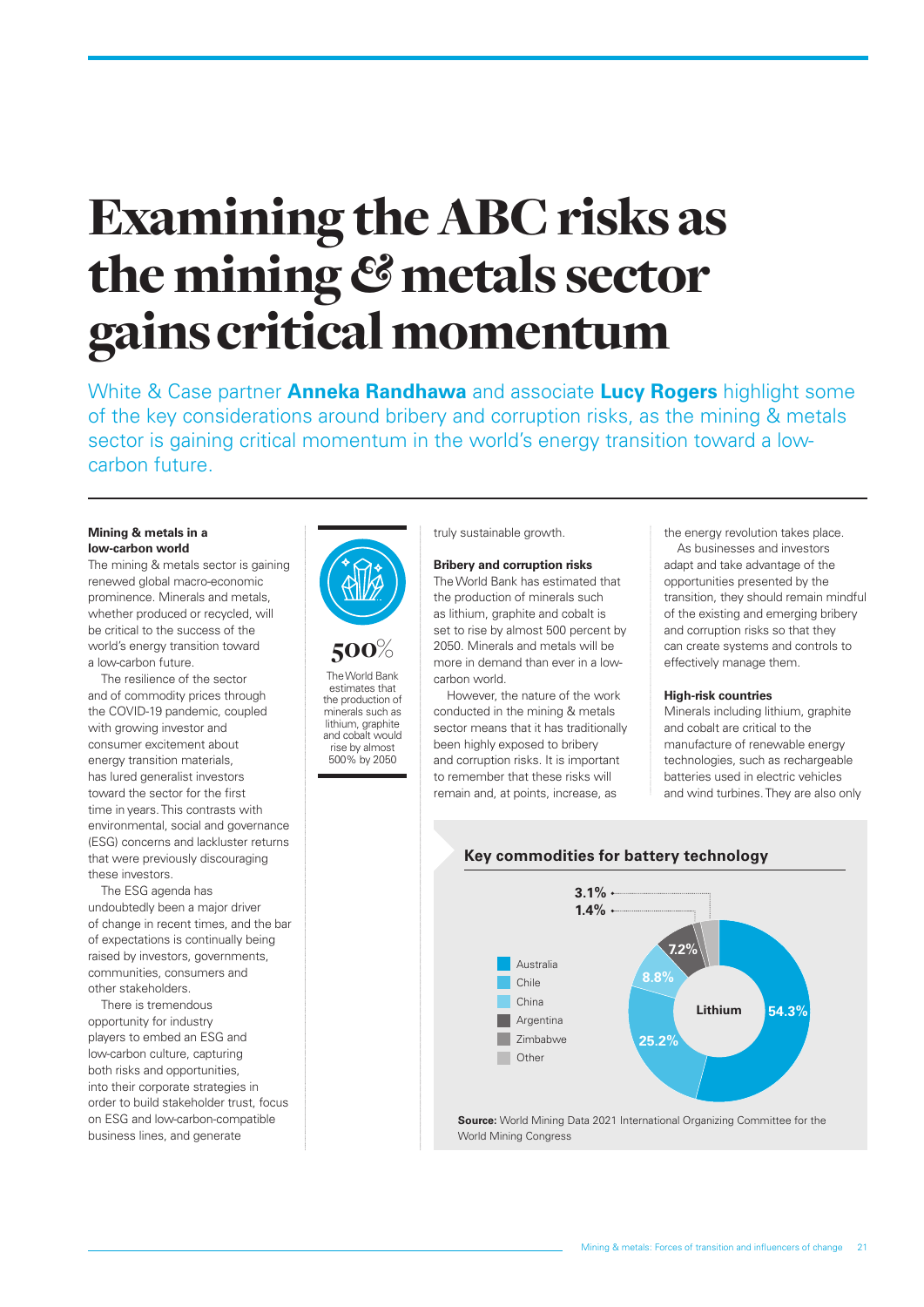

# **Development status and political stability of producer countries**



**Source:** World Mining Data 2021 International Organizing Committee for the World Mining Congress

found in a small number of countries across the globe, many of which are deemed to be very high-risk from a bribery and corruption perspective.

The Democratic Republic of the Congo (DRC) currently produces roughly 60 percent of the world's cobalt, with Russia also ranking as a key producer of the metal. Exploration of lithium reserves in South America has continued to climb, with Chile currently the world's number-two producer of lithium. As of 2020, China is the world's largest producer of graphite.

According to Transparency International's Corruption Perceptions Index (CPI), which scores 180 countries and territories by their perceived levels of public sector corruption according to experts and business people, China has a score of 42/100 and Russia a score of 30/100. Lower scores indicate higher levels of corruption.

Guinea, another important producer of key minerals such as graphite, has a score of 28/100 and the DRC has a score of 18/100. The index shows that, in general, many of the key producer countries currently present big bribery and corruption challenges to businesses and investors.

## **Government interactions**

A key reason for low scoring on the CPI is the well-known challenge of interacting with government officials in certain countries. Interactions with government officials are higher risk because of the very low test for bribery under international bribery laws, including the UK Bribery Act 2010—which



does not require corrupt intent for an offense of bribing a public official to be leveled.

These risks are acute in the mining & metals sector because of the need to work closely with government officials throughout the development and operation of projects. Governments act as gatekeepers with the power to approve projects and allocate rights to foreign companies to extract and manage

these natural resources. As the above graphics show, a

significant proportion of producer

The challenge is finding the fine balance between maintaining good working relationships with government bodies while avoiding conduct that could be perceived as falling foul of international bribery and corruption laws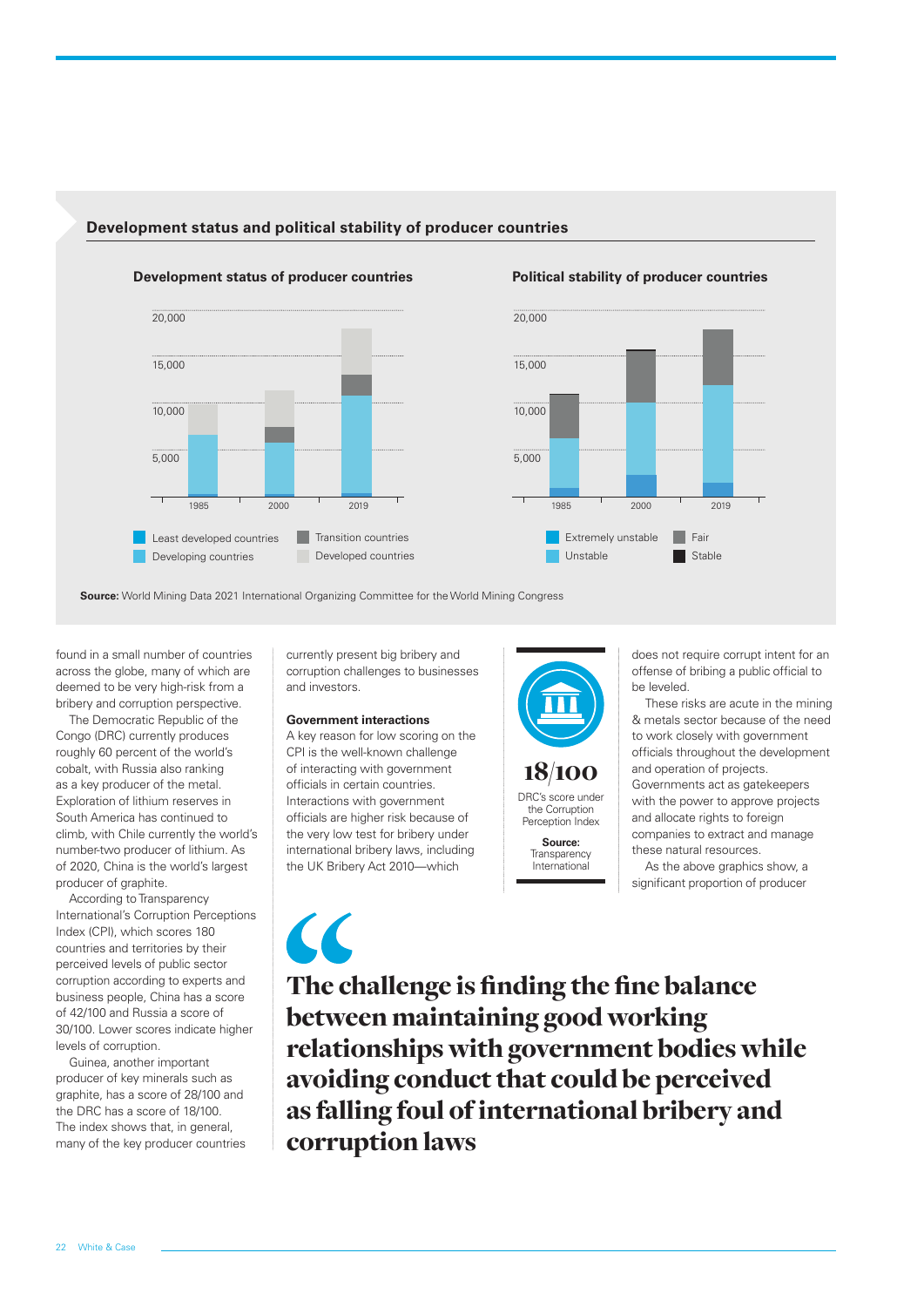$\epsilon$ Pre-deal due diligence on an intended target is a must in any investment opportunity in order to fully scope risks, including financial crime risks

countries are deemed developing countries, and a significant portion are also deemed unstable or extremely unstable.

When working in such countries, businesses are likely to struggle with longer bureaucratic processes as well as difficulties with managing relationships with government officials and departments against a backdrop of fragile political conditions and differing expectations around conducting business.

The challenge is finding the fine balance between maintaining good working relationships with government officials and departments, and avoiding any conduct that could be perceived as falling foul of some very low thresholds under international bribery and corruption laws.

#### **Facilitation payments**

Facilitation payments, sometimes known as "grease payments," are payments made to government officials to expedite a routine action. Such payments are illegal in an evergrowing number of jurisdictions, but still remain a common, and expected, part of doing business in some countries where low-level government officials receive low salaries.

They are prevalent when bureaucratic procedures cause delays to government and administrative actions, and are also often requested in connection with the transport of goods, for example at ports in order to facilitate the timely clearance through



customs and avoid long delays. The COVID-19 pandemic and successive lockdowns are likely to have exacerbated delays in government processes as well as the movement of goods, and therefore heightened the risk of facilitation payments being made. These pressures are likely to be intensified by the increased demand for minerals, and the incentives for companies to be the first to capitalize on opportunities.

Robust procedures can be put in place to ensure that the pressures and opportunities presented by the transition to clean energy do not result in corrupt payments being incentivized to "get the job done quickly."

#### **Third-party risk**

Mining & metals projects necessarily involve various multinational parties in complex supply chains, and this goes hand-in-hand with bribery and corruption risks.

Engaging third parties gives rise to these risks, as businesses can be held criminally liable under international bribery laws for bribes paid by those acting for them or on their behalf. These risks are increased when dealing in higher-risk regions, such as those that are likely to be key to mineral production for green technologies.

As new entrants come into

the market as part of the energy transition, businesses should be mindful of the risks presented by their agents, contractors and representatives, ensure they are suitable and that robust controls are in place to monitor and manage their conduct.

Third-party risks can appear in the logistics chain, which will often involve multiple third parties. Risks will be higher where multiple borders are crossed, or multiple modes of transport are used to move a product from pit to port. Logistics chains are particularly vulnerable to facilitation payments.

A high degree of reliance on third-party agents to interact with governments, whether in relation to the logistics chain or otherwise, where the interests and the extent of the role of those agents is unclear, is also likely to give rise to bribery risk.

There are also risks associated with on-boarding new partners where old partners are no longer able to fulfill a particular role.

#### **Due diligence on acquisitions**

The opportunities presented for the mining & metals sector by the transition to clean energy are likely to result in an increased interest in investment and acquisition.

Given the high risks from a financial crime perspective, it is